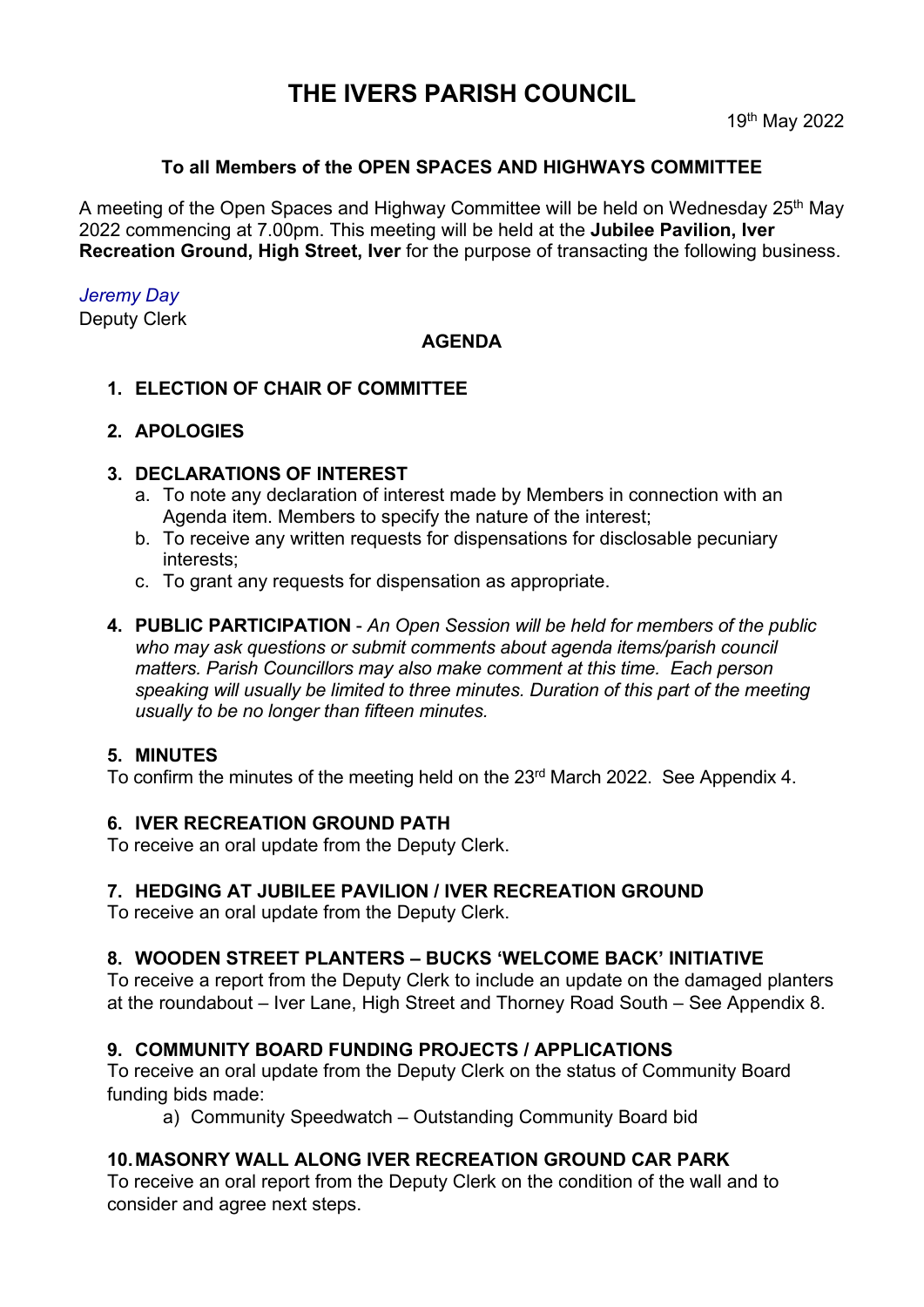# **11. COMMUNITY SAFETY – SAFE STREETS AND PATHS**

To receive an update from Cllr Beary on the initiative to develop a survey regarding Community Safety, Safe Streets & Paths.

# **12.BUCKINGHAMSHIRE PLAY STREETS SCHEME**

To receive a copy of the press release from Buckinghamshire Council (see Appendix 12) and consider whether the Parish Council wishes to explore if there is interest in this initiative within our local community.

### **13. APPLICATION FOR HS2 BASED FUNDING TO PROVIDE IMPROVEMENTS TO OUR PEDESTRIAN CROSSINGS**

To receive an update on this application and to consider support of this in respect of Church Road, Iver Health (The Parkway area) and High Street, Iver.

# **14.HIGHWAYS UPATE**

To receive updates on the following:

- a) HS2 HGV Monitoring request to Bucks Cllr Cook
- b) Recent discussions with Local Area Technician regarding additional measures around schools – Cllr Cook
- c) Bucks HGV Initiative

# **15.RECREATION GROUND SURVEY**

To receive an update from Cllr Cook concerning a survey to be conducted with residents to understand how they wish to use the recreation grounds.

# **16.ELECTRIC CHARGING POINTS**

To receive an oral update from Cllr Kinchin and the Deputy Clerk concerning this initiative at Iver Recreation Ground.

# **17. ANTI-SOCIAL BEHAVIOUR AT IVER HEATH RECREATION GROUND**

To receive a briefing from the Deputy Clerk concerning anti-social behaviour at the Iver Heath Recreation Ground including substantial evening / overnight littering of the car parks and grassed area. – Appendix 16

# **18.FINANCIAL COMPARISON REPORT**

To receive the Financial Comparison Report to  $19<sup>th</sup>$  May 2022 – Appendix 18.

# **19.DEPUTY CLERK UPDATES**

To receive updates on the progress on the following activities including those from previous Committee meetings (Appendix 19): To include:

- a) Height Barrier maintenance at Iver & Iver Heath Recreation Ground
- b) Rubbish clearance & car parking area levelling at Iver Heath Allotment Site
- c) Japanese Knotweed update
- d) Hedge requirement outside 45b, High Street
- e) Buddy Benches Community Board funded
- f) Improved disabled access at Hardings Row Community Board funded
- g) Wildflower Verges

# **20.CHAIR'S ANNOUNCEMENTS**